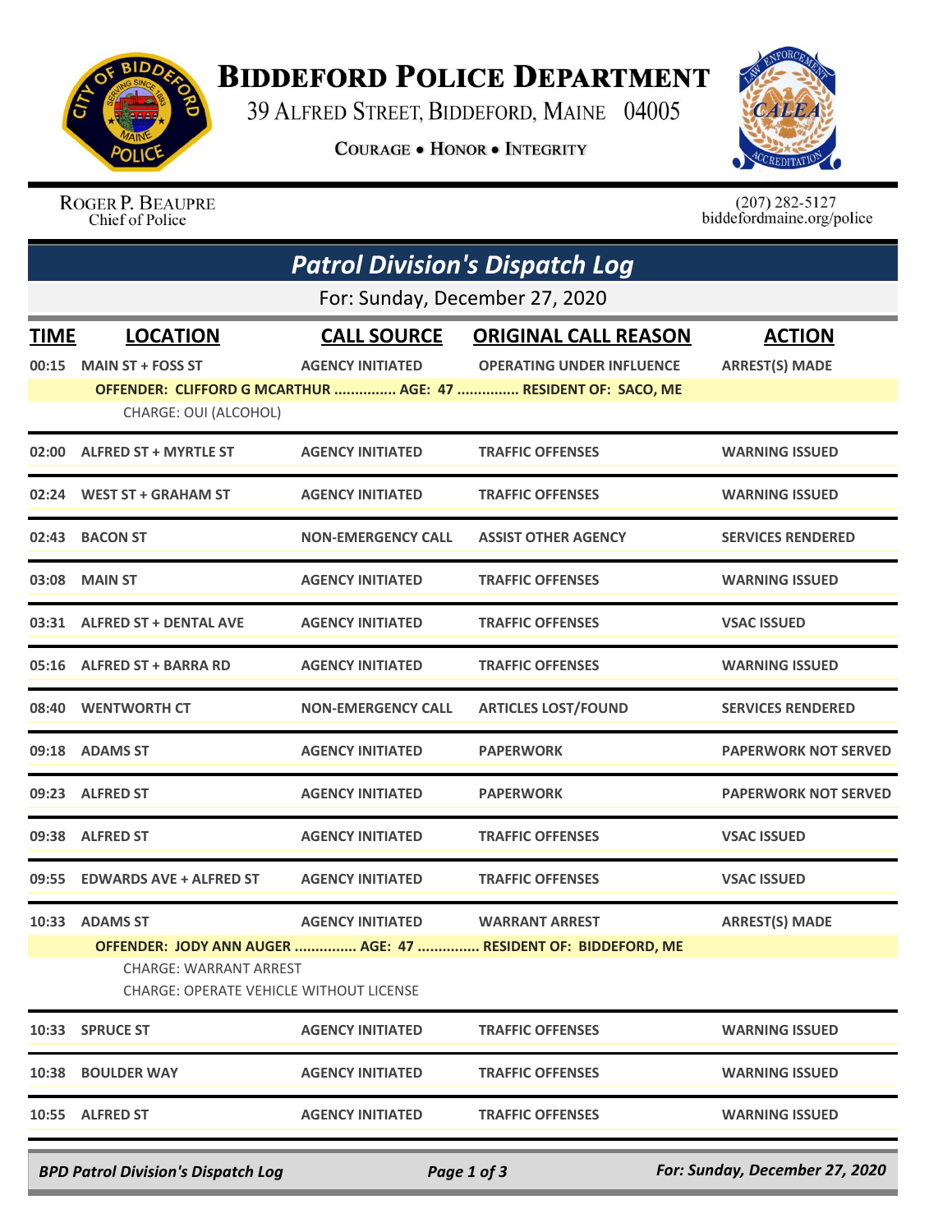| <b>TIME</b> | <b>LOCATION</b><br><b>11:02 HILL ST</b> | <b>CALL SOURCE</b><br><b>NON-EMERGENCY CALL</b> | <b>ORIGINAL CALL REASON</b><br><b>MENTAL ILLNESS CASES</b> | <b>ACTION</b><br><b>NEGATIVE CONTACT</b> |
|-------------|-----------------------------------------|-------------------------------------------------|------------------------------------------------------------|------------------------------------------|
|             | 11:03 ALFRED ST                         | <b>AGENCY INITIATED</b>                         | <b>TRAFFIC OFFENSES</b>                                    | <b>WARNING ISSUED</b>                    |
|             | 11:10 ALFRED ST                         | <b>AGENCY INITIATED</b>                         | <b>TRAFFIC OFFENSES</b>                                    | <b>VSAC ISSUED</b>                       |
|             | 11:22 SEA SPRAY DR                      | <b>E-911 CALL</b>                               | <b>ANIMAL COMPLAINT</b>                                    | <b>SERVICES RENDERED</b>                 |
|             | 11:27 BOULDER WAY + ALFRED ST           | <b>AGENCY INITIATED</b>                         | <b>TRAFFIC OFFENSES</b>                                    | <b>VSAC ISSUED</b>                       |
|             | 11:46 MAY ST                            | <b>AGENCY INITIATED</b>                         | <b>TRAFFIC OFFENSES</b>                                    | <b>WARNING ISSUED</b>                    |
|             | 11:52 BRADBURY ST                       | <b>E-911 CALL</b>                               | <b>DOMESTIC COMPLAINTS</b>                                 | <b>SERVICES RENDERED</b>                 |
|             | 11:54 ALFRED ST                         | <b>AGENCY INITIATED</b>                         | <b>TRAFFIC OFFENSES</b>                                    | <b>VSAC ISSUED</b>                       |
|             | 12:10 ELM ST + SOUTH ST                 | <b>AGENCY INITIATED</b>                         | <b>TRAFFIC OFFENSES</b>                                    | <b>SUMMONS ISSUED</b>                    |
|             | 12:27 SOUTH ST                          | <b>AGENCY INITIATED</b>                         | <b>TRAFFIC OFFENSES</b>                                    | <b>VSAC ISSUED</b>                       |
|             | 12:51 LANDRY ST + ELM ST                | <b>E-911 CALL</b>                               | 911 MISUSE                                                 | <b>SERVICES RENDERED</b>                 |
|             | <b>13:18 MAIN ST</b>                    | <b>NON-EMERGENCY CALL</b>                       | <b>JUVENILE OFFENSES</b>                                   | <b>SERVICES RENDERED</b>                 |
|             | 14:01 MAIN ST                           | <b>NON-EMERGENCY CALL</b>                       | <b>SUSPICION</b>                                           | <b>SERVICES RENDERED</b>                 |
|             | 14:52 MAY ST                            | <b>E-911 CALL</b>                               | <b>CRIM THREAT / TERRORIZING</b>                           | <b>REPORT TAKEN</b>                      |
|             | 15:05 WEST CUTTS ST                     | <b>E-911 CALL</b>                               | 911 MISUSE                                                 | <b>DISPATCH HANDLED</b>                  |
|             | 15:22 SACO FALLS WAY                    | <b>NON-EMERGENCY CALL</b>                       | <b>DOMESTIC COMPLAINTS</b>                                 | <b>GONE ON ARRIVAL</b>                   |
|             | 15:26 ALFRED ST                         | <b>NON-EMERGENCY CALL</b>                       | <b>MENTAL ILLNESS CASES</b>                                | <b>TRANSPORT TO HOSPITAL</b>             |
|             | 15:34 POOL ST + MARBLEHEAD LN           | <b>AGENCY INITIATED</b>                         | <b>TRAFFIC OFFENSES</b>                                    | <b>VSAC ISSUED</b>                       |
|             | 15:58 GILBERT PL                        | <b>NON-EMERGENCY CALL</b>                       | <b>SUSPICION</b>                                           | <b>SERVICES RENDERED</b>                 |
|             | 16:08 ELM ST                            | <b>NON-EMERGENCY CALL</b>                       | <b>ANIMAL COMPLAINT</b>                                    | <b>REPORT TAKEN</b>                      |
|             | 16:10 ELM ST                            | <b>NON-EMERGENCY CALL</b>                       | <b>DOG BITE</b>                                            | <b>NO ACTION REQUIRED</b>                |
|             | 16:11 HAZEL ST                          | <b>E-911 CALL</b>                               | 911 MISUSE                                                 | <b>DISPATCH HANDLED</b>                  |
|             | 16:42 ALFRED ST                         | <b>E-911 CALL</b>                               | <b>SUSPICION</b>                                           | <b>REPORT TAKEN</b>                      |